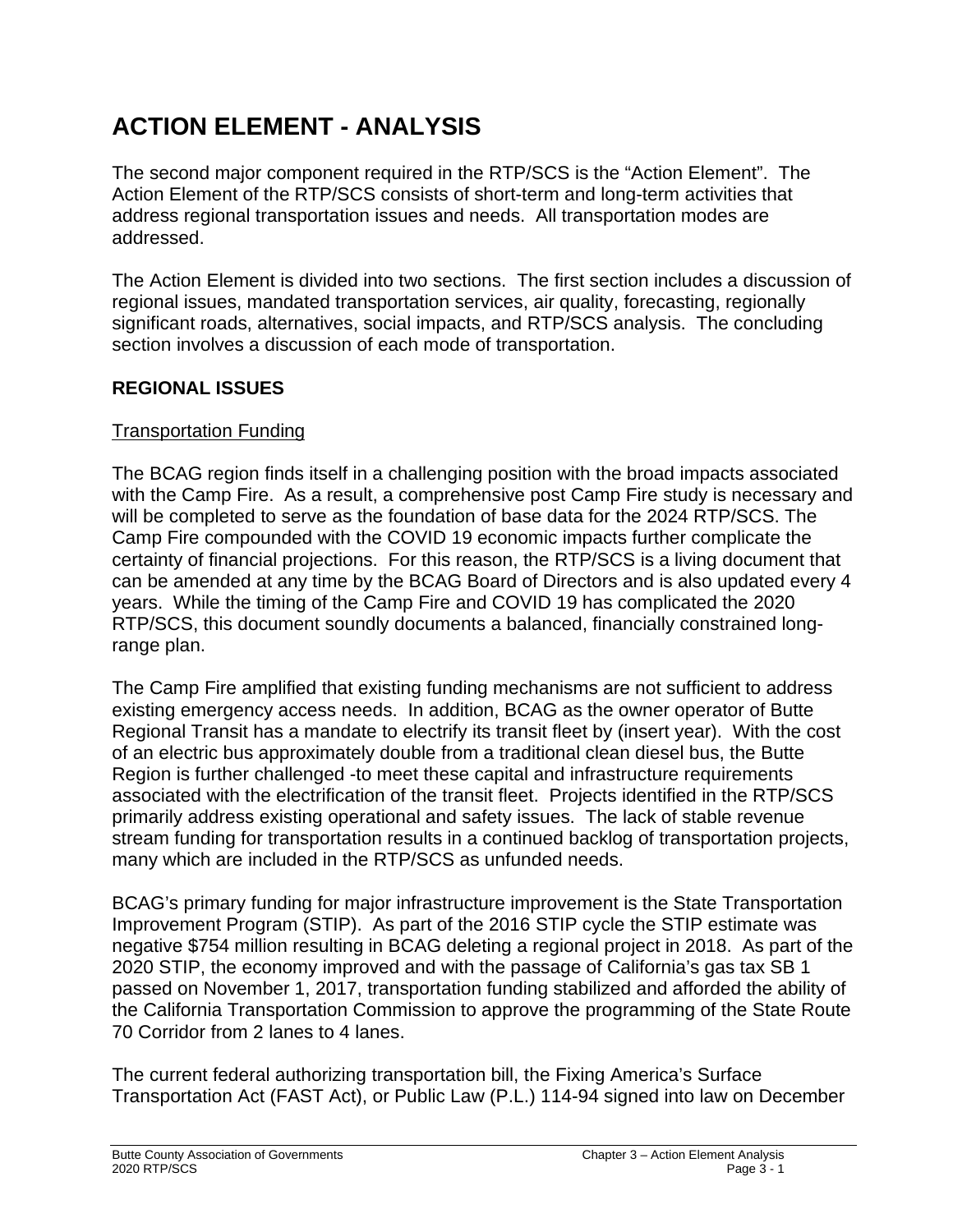4, 2015 is set to expire on September 30, 2020. The FAST Act is the first federal law in over ten years to provide long-term funding certainty for surface transportation.

# State Highway Responsibility

At the local level, funding for a continuous four lane facility to Chico is Butte County's top priority. The focus for the region is the completion of the SR 70 Corridor south of Oroville. BCAG has worked with Caltrans and the CTC to fully fund the corridor from Oroville to Marysville. While the corridor is funded and programmed, the downturn of the economy as a result of COVID 19 and decreased gas tax revenues associated with public health recommendations of shelter in place, BCAG is reserving future STIP programming capacity of the RTP/SCS should revenues in the STIP not materialize.

As a result of SB 45, regional agencies were given control of 75% of the STIP for regional improvements on the state highway system. The remaining 25% of the STIP is provided to Caltrans to address the interregional system. As such, BCAG is responsible for addressing improvements to the state highway system in Butte County.

#### Local Roads

A backlog of local roadway rehabilitation improvements continues to be a major concern in Butte County. The cities and county will continue to be required to make the most of other resources available such as the Regional Surface Transportation Program, the Transportation Enhancement Activity Program, Congestion Mitigation and Air Quality Program, gas tax revenues, as well as other funds, in order to address the rehabilitation needs of the county for operations and maintenance. The rural areas are also in need of adequate emergency access. The Camp Fire of 2018 and the Oroville Dam crisis of 2017 highlighted the limitations of the local road system.

# **Transit**

The period between the 2008 and 2016 RTPs gas prices were relatively high which resulted with in increased demand for transit. From 2016 to 2020 with a strong economy and lower gas prices, demand for transit dropped. This trend was consistent nationally. In addition, with COVID 19 transit ridership decreased over 70%, also consistent with national levels. The Camp Fire also displaced over 20,000 residents from the Town of Paradise, many of which relocated to Chico and surrounding communities. Due to the various impacts to the region with the Camp Fire, BCAG secured Caltrans planning grant funds to complete the Post Camp Fire Study which will serve as the foundation for the development of the 2024 RTP/SCS.

# **MANDATED TRANSPORTATION SERVICES**

The Americans with Disabilities Act (ADA) is civil rights legislation requiring, among other things, that persons with disabilities have equal access to transportation services. In terms of transit, this means that all fixed route transit services must provide complementary paratransit services for those within a ¾ mile radius of a fixed route stop.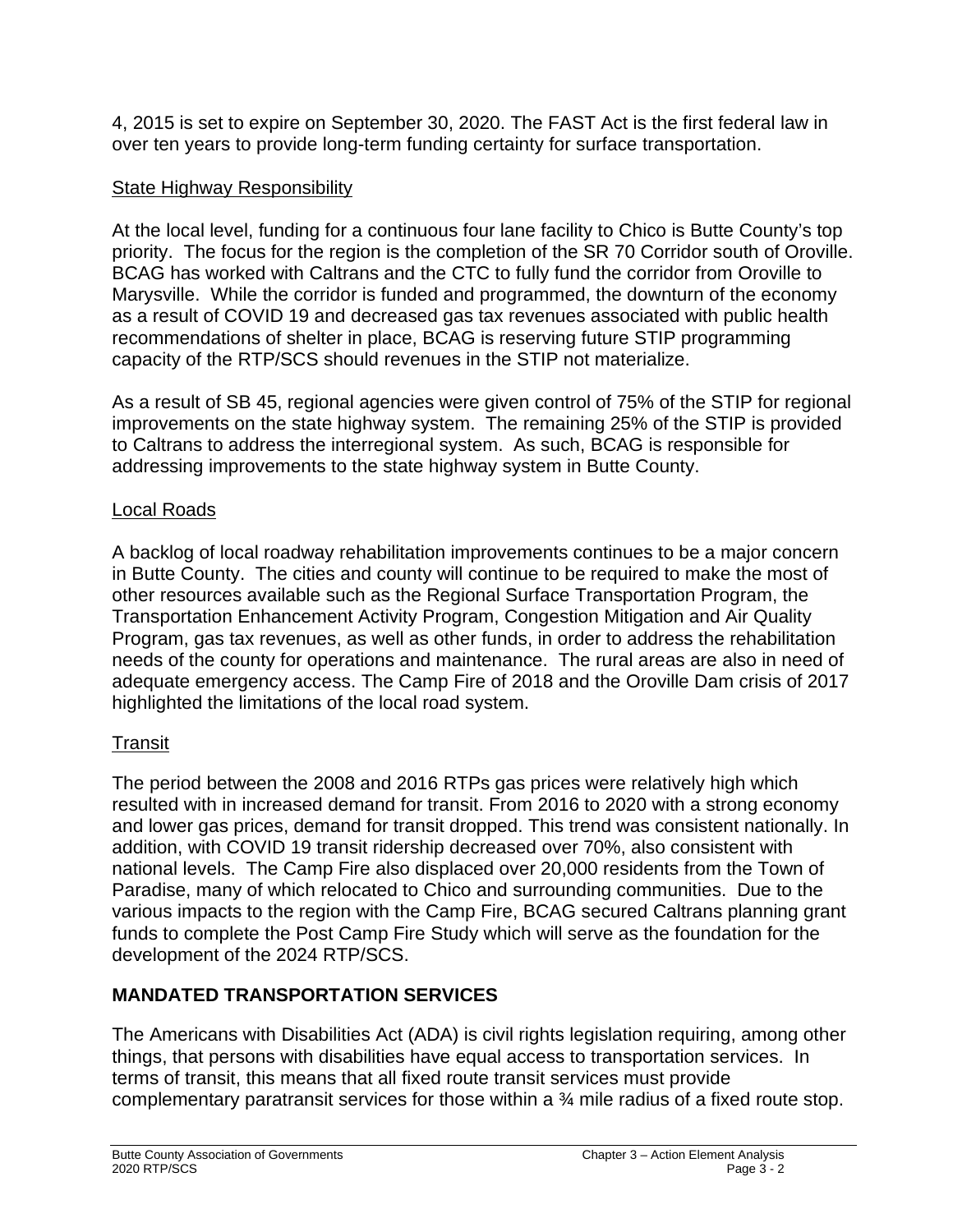In addition, transit providers must have wheelchair accessible vehicles, provide schedules and other information in accessible formats for people with hearing and sight impairments, allow attendants and companions, and meet specific requirements for comparability of fares.

Paratransit services, such as those mandated by the Americans with Disabilities Act, are significantly more expensive to provide than fixed route transit services. The Act does not provide any funding for these required service improvements. Since the 2016 RTP/SCS BCAG has implemented "premium" service as requested by the public. Paratransit services have expanded to a greater area above and beyond that which is required. All routes are posted online at: [http://www.blinetransit.com/Paratransit/Paratransit-Service-](http://www.blinetransit.com/Paratransit/Paratransit-Service-Area/index.html)[Area/index.html.](http://www.blinetransit.com/Paratransit/Paratransit-Service-Area/index.html) Potential customers have indicated they are willing to pay a little extra for paratransit service, so long as they are able to make their required trips. Details of the expanded service are discussed in the Transit chapter.

During the period of this RTP/SCS, BCAG will continue to work to address transit planning and funding issues relative to meeting ADA requirements. Butte Regional Transit (B-Line) is currently in full compliance with the existing ADA requirements and has previously developed a Human Services Transportation Coordinated Plan for Butte County. BCAG will continue to monitor the regulations as applicable to Butte County. For the purposes of the 2020 RTP/SCS the transit impacts to COVID are assumed temporary.

# **AIR QUALITY CONFORMITY**

With each update and amendment of the RTP/SCS, BCAG is required to demonstrate transportation air quality conformity under the Federal Clean Air Act (section 176(c) (42 U.S.C. 7506 (c))). The purpose of this demonstration is to ensure that BCAG's plans and programs "conform" to all applicable federal air quality requirements and that the projects contained within the RTP do not cause new air quality violations, worsen existing violations, or delay timely attainment of the relevant national ambient air quality standards (NAAQS).

# **Air Quality Conformity Determination**

The results from the 2019 FTIP and 2020 RTP emissions analysis show that current and future emissions of the ozone precursors ROG and NOx will be no greater than the 2011 and 2017 base year emissions levels. Thus, Butte County, in accordance with the Transportation Conformity Rule requirements applicable to Butte County (§51.464 and §51.436 – 51.440), has satisfied the "no-greater-than-2011" test for the 2008 8-hour federal ozone NAAQS and the "no-greater-than-2017" test for the 2015 8-hour federal ozone NAAQS. **Based on this analysis, the 2020 Regional Transportation Plan (RTP) and 2019 Federal Transportation Improvement Program (FTIP) conforms to the applicable State Implementation Plan (SIP) and all applicable sections of the EPA's Transportation Conformity Rule.**

The complete Air Quality Conformity Analysis and Determination is included as Appendix 1. The 2020 RTP has successfully demonstrated conformity for each of the required designations.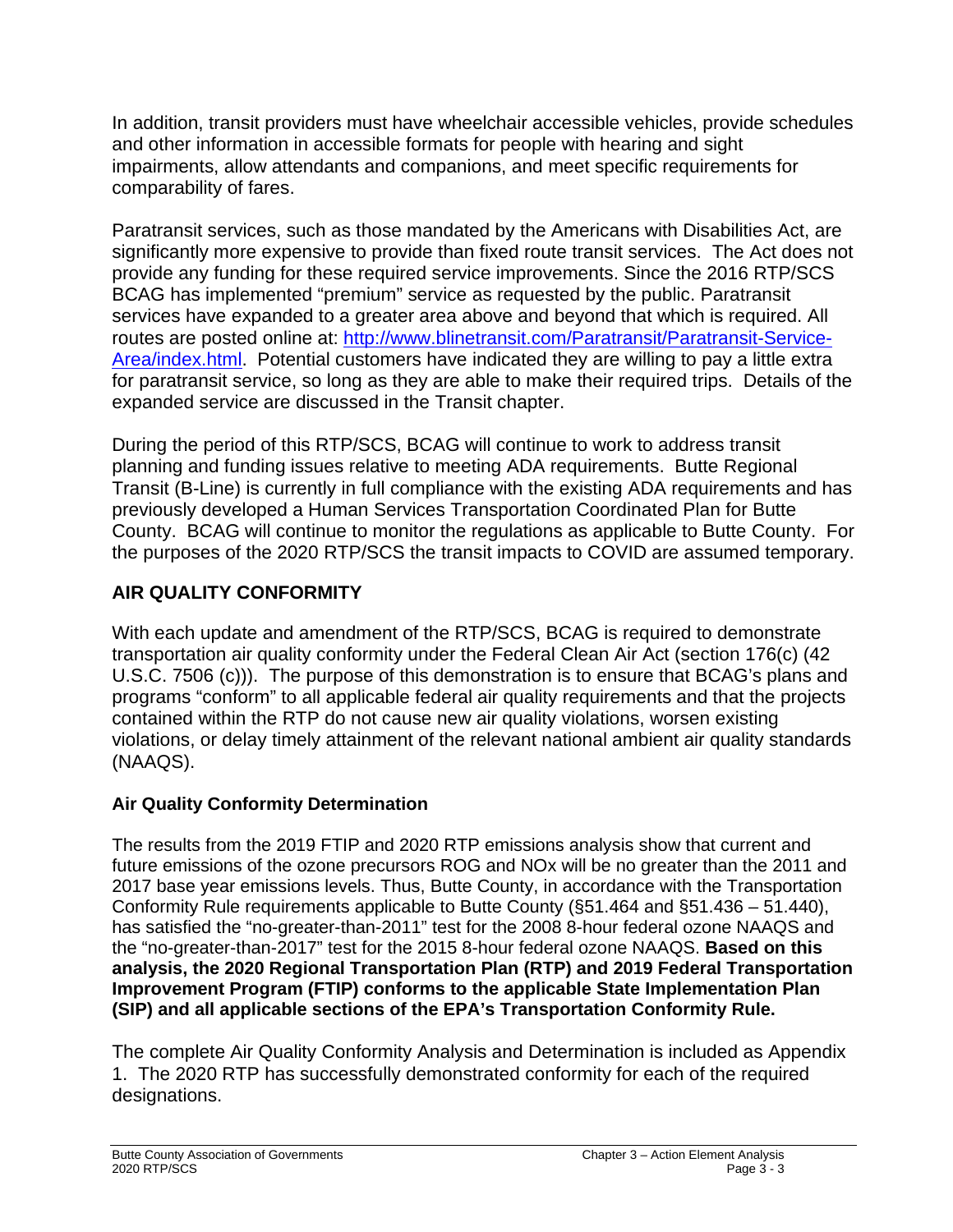#### **REGIONAL MODELING**

In each RTP/SCS update cycle, BCAG is required under federal and state regulations to utilize the latest available estimates and assumptions of population, housing, employment, land use, and travel. BCAG utilizes both a regional travel demand forecasting model and regional land use model, in conjunction with regional growth forecasts, to meet these requirements.

#### Regional Travel Demand Forecasting (TDF) Model

BCAG maintains the regional TDF model to support long-range transportation planning efforts and to provide a mechanism for evaluating the potential effects of future land development and transportation improvement projects. In 2010, the model received extensive updates to support the development of the new sustainable communities strategy required under Senate Bill 375. For development and analysis of the 2020 RTP/SCS, BCAG's TDF model was updated with the latest available data and several new features were added for the purpose of increasing its sensitivity to changes in land use and transportation changes.

Appendix 6-6B includes the complete documentation for the regional TDF model.

#### Regional Land Use Model

In 2010 BCAG worked with California State University, Chico and the University of California Davis to develop a regional land use allocation model to assist in preparing the 2012 RTP/SCS. The model is rule based, and allocates future residential and employment growth while considering the region's existing land use plans, growth forecasts, and development attractions (e.g. transportation and infrastructure) and discouragements (e.g. resource areas, farmland, and floodplains). Outputs of the model are used to inform the regional travel demand forecasting model.

The 2016 RTP/SCS update of the land use allocation model included the addition of five (5) new job categories, new K-12 school enrollment forecasts, an occupancy adjustment of residential and non-residential land uses, and a process of normalizing the data to state sources.

In preparing the 2020 RTP/SCS, the land use allocation model has been used to generate the base year (2018) and update the preferred land use scenarios developed as part of the 2016 RTP/SCS for the forecast years 2020, 2035, and 2040. The model has been updated to include the latest regional growth forecasts, local general plan information, and planned projects. In addition, the model includes an adjustment to account for the loss and rebuilding of housing units and non-residential structures associated with the Camp Fire.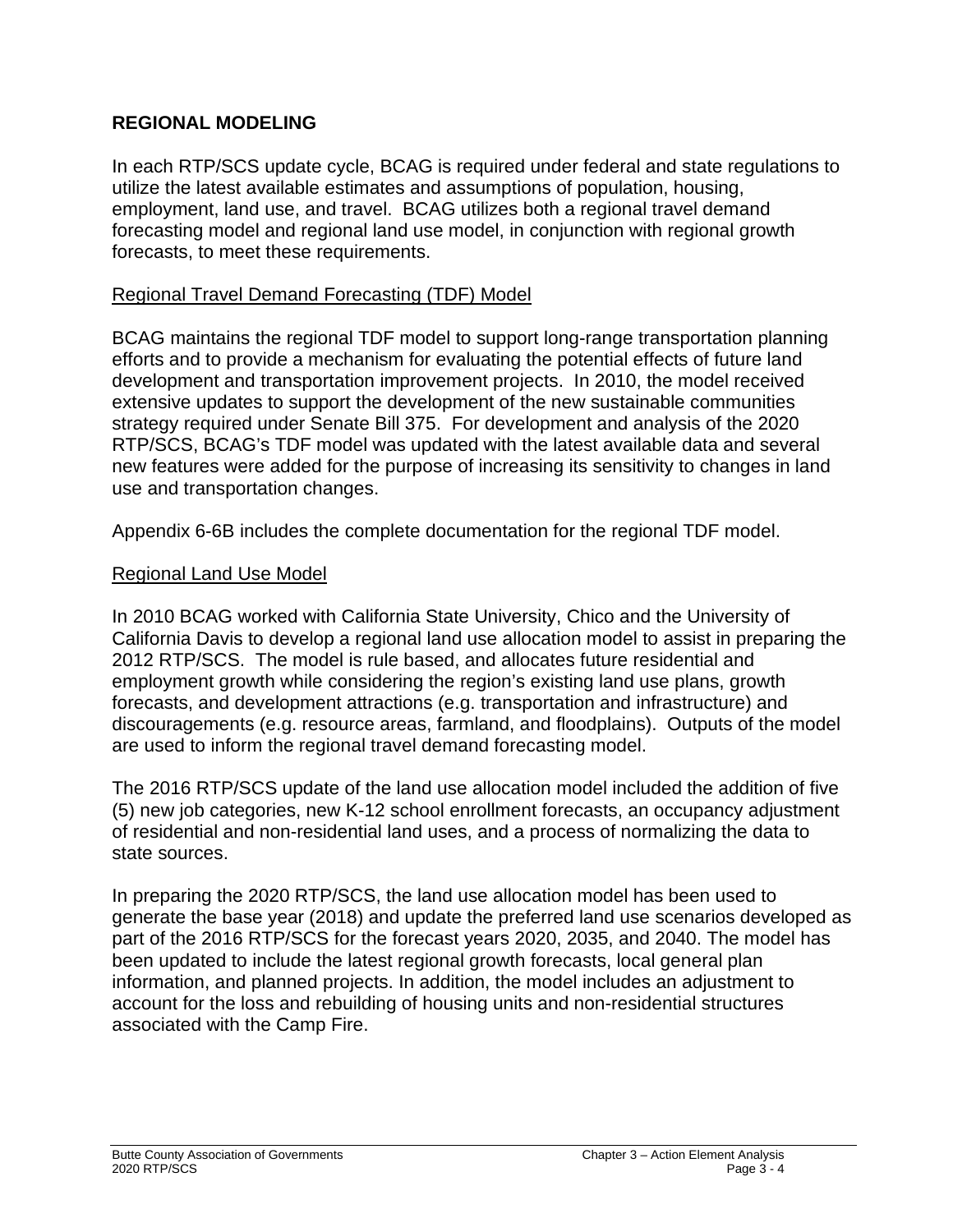All future year allocations were developed in coordination with local jurisdictions planning staff and are based on land use information from the areas local land use plans, planned development projects, reasonable assumptions regarding infill and redevelopment, regional growth forecasts, and a review of development attractions (i.e., motorized and non-motorized transportation networks, existing development, service areas, etc.) and discouragements (i.e., resource areas and farmland, public lands, areas exceeding 25% slope, etc.). The general plan and specific plan development activities occurring in the county by the local jurisdictions are reflected in the future year land use assumptions, which are generally representative of the best available information as of January 1<sup>st</sup>, 2019.

Appendix 6-6A includes the complete documentation for the regional land use allocation model and associated forecasted land uses by analysis year.

# **REGIONAL ROAD NETWORK**

One of the most important components of the overall transportation system in Butte County is the network of roadways that facilitates the movement of people and goods in and through the county.

Appendix 7 identifies specific roadways in Butte County that are of regional significance. Regionally significant roadways include the entire state highway system and all roads designated as either arterial or collector as classified by each local jurisdiction. In addition, roadways which meet one or more of the following criteria have been added and identified as other roads of regional significance:

- Principal roadways connecting Butte County with other regions or counties
- Principal roadways connecting urban areas
- Roadways which provide access to significant recreational, commercial, industrial, or institutional activities
- Roadways which are primary emergency evacuation routes for urban areas

The regionally significant roads in the RTP/SCS are evaluated within the regional traffic model. These roadways are analyzed based on current and future travel demand, and provide a basis to identify potential impacts of growth on the regional transportation system.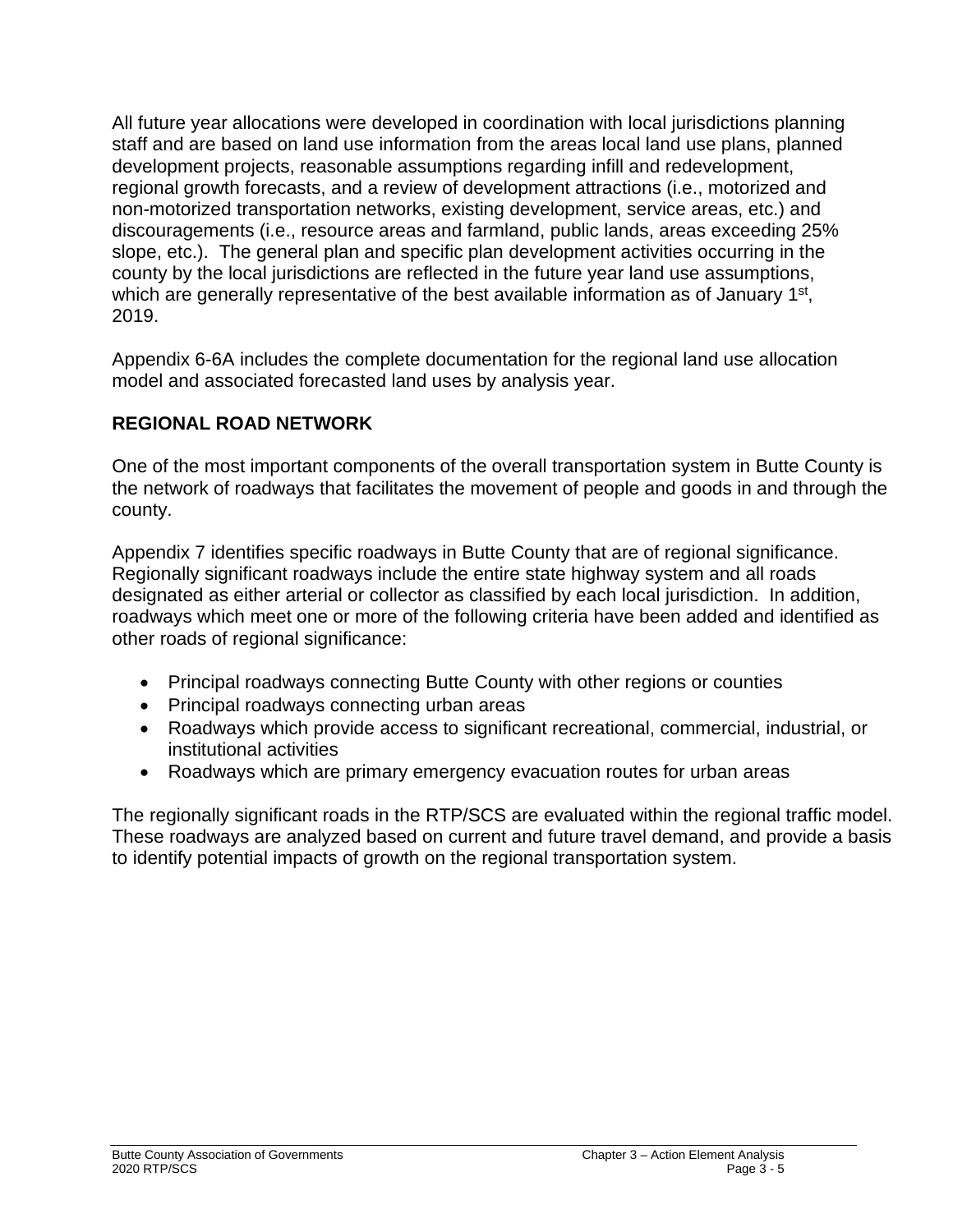# **REGIONAL PERFORMANCE MEASURES**

Performance measures are used to evaluate and analyze the performance and effectiveness of the transportation system, government policies, programs, and strategies presented in the Regional Transportation Plan. Recent legislation such as the Moving Ahead for Progress in the 21<sup>st</sup> Century Act (MAP-21) and SB 375 have placed greater emphasis on performance-based planning. In addition, federal code 23 CFR 450.324 (f)(4) is a new requirement for MPOs to prepare a System Performance Report with each update of the Regional Transportation Plan (RTP) / Sustainable Communities Strategy (SCS), which evaluates the condition and performance of the transportation system with respect to the performance targets mandated in MAP-21.

Appendix 8 includes the performance report for the 2020 RTP/SCS.

# **ALTERNATIVES**

Transportation improvement alternatives are developed from the data analysis for each project that is ultimately funded. The location of sensitive environmental resources and the requirement to consider projects and strategies that protect and enhance the environment are factored into the analysis.

A requirement to the identification of projects in the RTP/SCS is that they be specifically identified or be consistent with the goals, policies and objectives of their respective jurisdiction's general plan. As part of the project development process, each project is required to undergo its own environmental clearance. Through the environmental process, each project must stand on its own and satisfy applicable requirements for NEPA and/or CEQA, as well as be consistent with adjacent and or overall environmental goals.

BCAG's top "regional" priority is the SR 70 Corridor to bring a continuous four lane facility reaching Chico. The remaining gap to accomplish this is approximately 17 miles between Palermo and Marysville.

In addition, as part of the RTP SEIR process, three alternatives have been considered including:

- 1. No Project Alternative (2016 RTP/SCS)
- 2. Financially Constrained Alternative
- 3. Transit Investment Plus (+)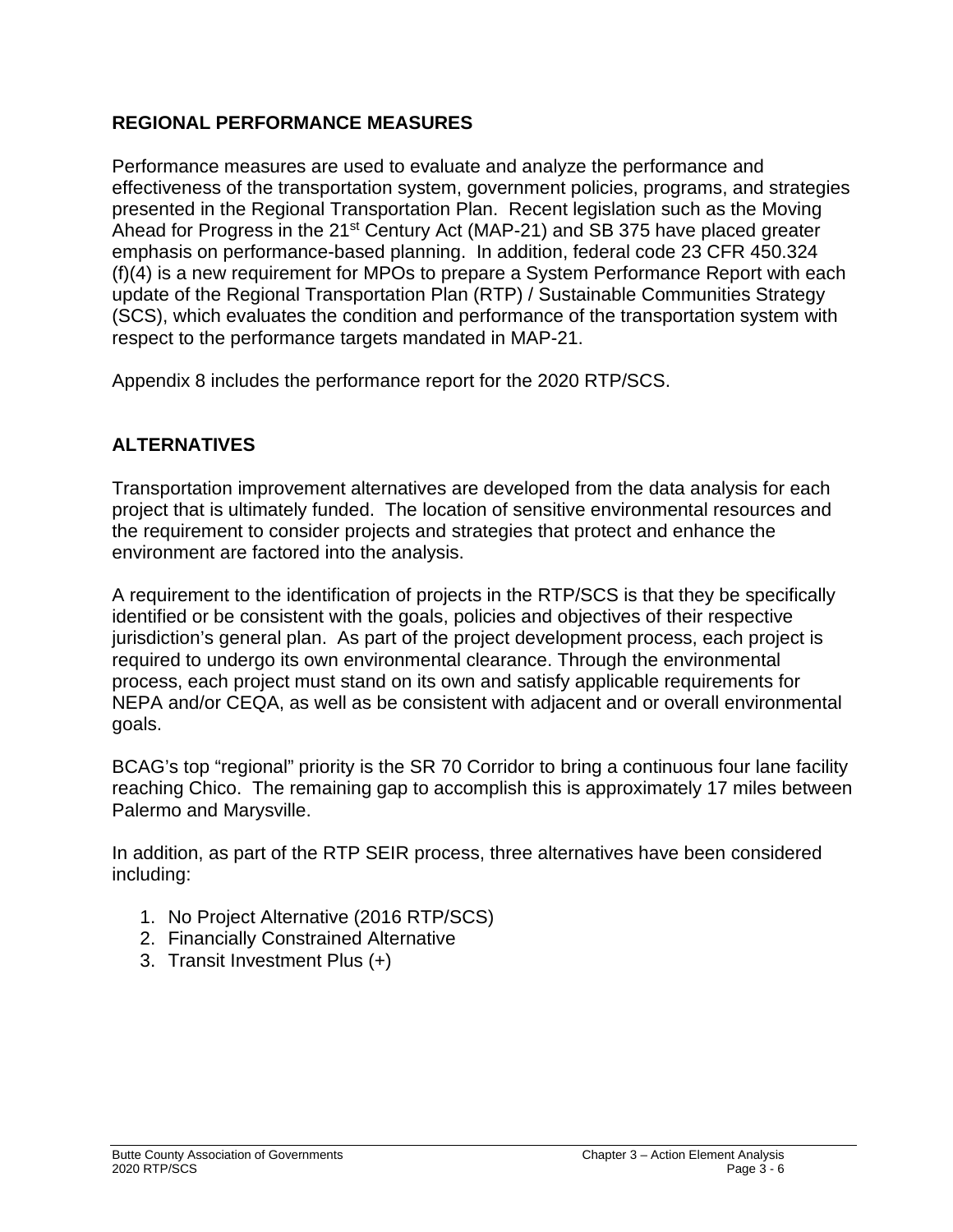#### **Title VI & Environmental Justice**

The RTP is required to seek out and consider the needs of those traditionally underserved by the existing transportation system, such as low-income and minority households, who may face challenges accessing employment and other services.

BCAG has determined that the transportation and land use changes identified in the RTP do not result in disparate impacts to minority communities and populations or adverse human health or environmental effects as a result of the projects, programs or policies. In addition, BCAG complies with Title VI requirements and Environmental Justice requirements. The EJ determination is determined because the RTP/SCS does not result in a disproportionately high and adverse effect on human health and environment.

On the contrary, much of BCAG's success in the Active Transportation Program was the direct result of low income and minority community involvement in the grant application process. This has resulted in over \$40 million in ATP projects. Per capita, Butte County has one of the highest success rates for securing these funds. The SR 99 Corridor Bikeway Project in Chico, the South Oroville Safe Routes to Schools Project are two examples of the region attempting to revitalize and improve access to the community. Outreach to minority communities is conducted as well as occasional facebook live interviews on Radio Mexican con Juan Villagrana which targets the Hispanic communities including all of Butte County.

Appendix 9 discusses the definition and analysis to capture investments made in Title VI and Environmental Justice areas. A map superimposes low income boundaries to be able to see what investments are being done, or not done, in order to make improved and informed planning and programming decisions.

In addition, other socio economic data is considered in this RTP via the BCAG traffic model. The BCAG traffic model incorporates population, housing, and employment growth. BCAG can model the location of transportation improvement projects, bus routes with environmental justice boundaries. This RTP/SCS includes a new Appendix 9 which illustrates the investments made by location. The university mapping project is an effective tool to assist in the programming decision making process by the BCAG Board.

BCAG attempts to engage underserved communities in the RTP/SCS development process by going out to specific neighborhoods and posting outreach material and talking with local residents, social medial live interview in Spanish and opportunities to participate via zoom to avoid traveling. Notices are placed in English, Spanish and Hmong on the entire transit fleet and low income neighborhoods informing the community of the RTP/SCS workshop and availability of translators if needed. BCAG staff is bi-lingual.